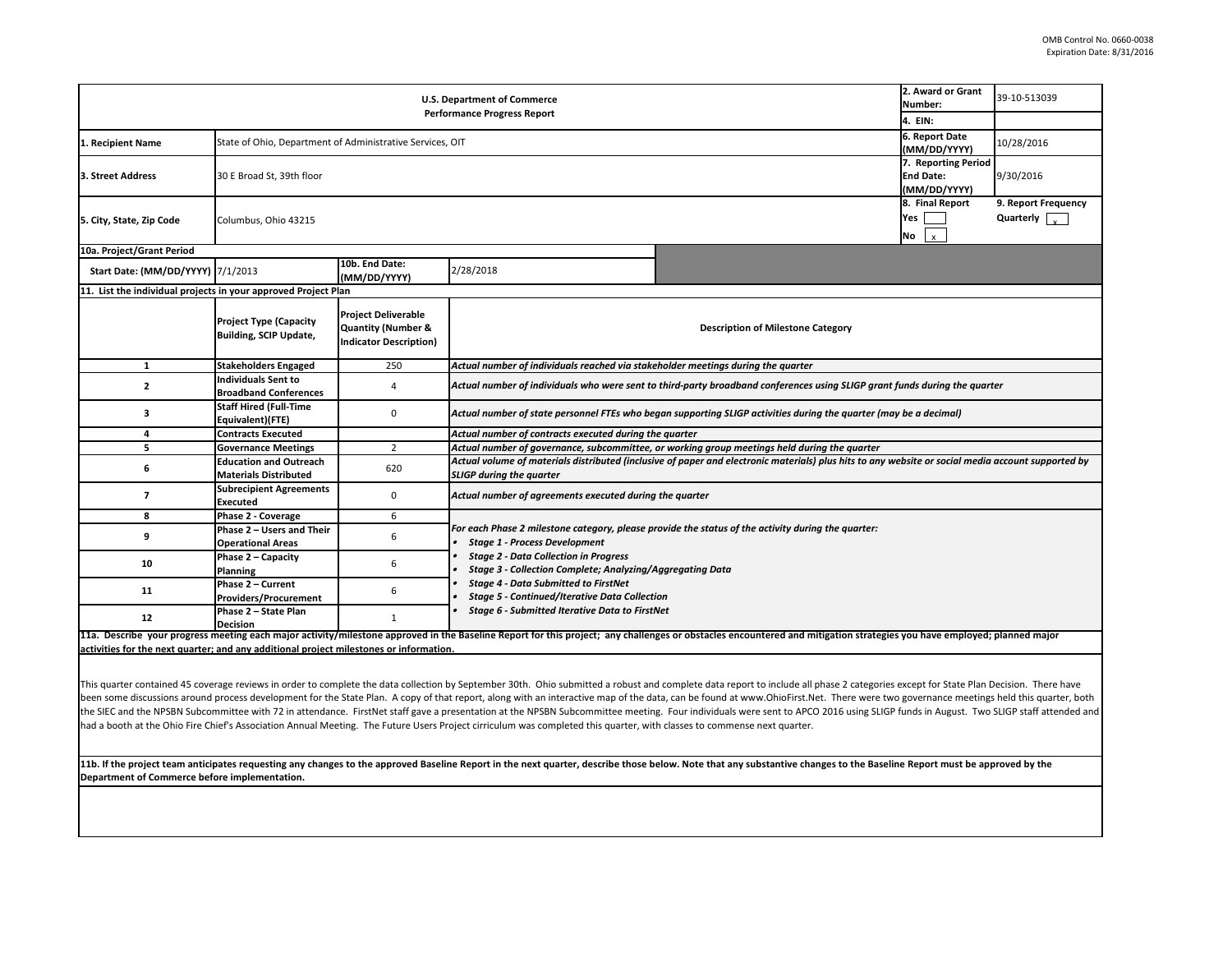The Next Generation FireFighter video game was on display at APCO 2016 with augmented reality headsets. Approximately 50 attendees played the game and feedback was very good. The were several press stories and the June the culmination of Ohio's Greene County Lte Pilot.

|                                                  |      | [12b. Staffing Table - Please include all staff that have contributed time to the project. Please do not remove individuals from this table. |           |
|--------------------------------------------------|------|----------------------------------------------------------------------------------------------------------------------------------------------|-----------|
| <b>Job Title</b>                                 | FTE% | <b>Project (s) Assigned</b>                                                                                                                  | Change    |
| <b>SWIC</b>                                      | 0.33 | Spends 30% of FTE on SLIGP activities                                                                                                        | Continued |
| <b>Grants Administrator</b>                      | 0.4  | Spends 40% of FTE on SLIGP activities                                                                                                        | Continued |
|                                                  |      |                                                                                                                                              |           |
|                                                  |      |                                                                                                                                              |           |
|                                                  |      |                                                                                                                                              |           |
| [13. Subcontracts (Vendors and/or Subrecipients) |      |                                                                                                                                              |           |

**12a. If the project is not fully staffed, describe how any lack of staffing may impact the project's time line and when the project will be fully staffed.**

**12. Personnel** 

| <b>Name</b>            | <b>Subcontract Purpose</b>                                                  | Type<br>(Vendor/Subrec.) | RFP/RFQ Issued (Y/N) | <b>Contract</b><br><b>Executed</b><br>(Y/N) | <b>Start Date</b> | <b>End Date</b> | Total Federal Funds<br><b>Allocated</b> |
|------------------------|-----------------------------------------------------------------------------|--------------------------|----------------------|---------------------------------------------|-------------------|-----------------|-----------------------------------------|
| Keith Singleton        | Website Development/Marketing Consultant                                    | Vendor                   |                      |                                             | 5/23/2014         | 6/30/2015       | \$49,500.00                             |
| <b>TBD</b>             | Marketing and Promotion                                                     | Vendor                   | N                    | N                                           |                   |                 | \$18,000.00                             |
| <b>ATST</b>            | Data Collection                                                             | Vendor                   | Ν                    |                                             | 8/1/2015          | 12/31/2018      | \$623,040.00                            |
| <b>TBD</b>             | <b>SCIP Consultant</b>                                                      | Vendor                   |                      | N                                           |                   |                 | \$21,000.00                             |
| <b>TBD</b>             | MOU/MOA Consultant                                                          | Vendor                   |                      | N                                           |                   |                 | \$36,480.00                             |
| CAI, Inc               | Project Manager                                                             | Vendor                   |                      |                                             | 9/30/2013         | 3/31/2018       | \$423,335.00                            |
| CAI, Inc               | <b>Outreach Coordinator</b>                                                 | Vendor                   |                      |                                             | 9/30/2013         | 3/31/2018       | \$271,848.00                            |
| Diversity Search Group | <b>Budget Analyst</b>                                                       | Vendor                   |                      |                                             | 4/12/2014         | 3/31/2018       | \$135,472.00                            |
| <b>ATST</b>            | Phase One                                                                   | Vendor                   |                      |                                             | 11/12/2014        | 12/31/2018      | \$660,000.00                            |
| Sophisticated Systems  | Future Users Project Outreach Consultants                                   | Vendor                   | N                    |                                             | 6/1/2016          | 3/31/2018       | \$331,500.00                            |
|                        | 13b. Describe any challenges encountered with vendors and/or subrecipients. |                          |                      |                                             |                   |                 |                                         |

**11d. Describe any success stories or best practices you have identified. Please be as specific as possible.**

## **11c. Provide any other information that would be useful to NTIA as it assesses this project's progress.**

**13a. Subcontracts Table – Include all subcontractors. The totals from this table must equal the "Subcontracts Total" in Question 14f.**

|                   |                 | ame and feedback was very good. There were several press stories about the June |                                                 |
|-------------------|-----------------|---------------------------------------------------------------------------------|-------------------------------------------------|
|                   |                 |                                                                                 |                                                 |
| d.                |                 |                                                                                 |                                                 |
|                   |                 |                                                                                 |                                                 |
|                   |                 |                                                                                 | Change                                          |
|                   |                 |                                                                                 | Continued                                       |
|                   |                 |                                                                                 | Continued                                       |
|                   |                 |                                                                                 |                                                 |
|                   |                 |                                                                                 |                                                 |
|                   |                 |                                                                                 |                                                 |
|                   |                 |                                                                                 |                                                 |
|                   |                 |                                                                                 |                                                 |
|                   |                 |                                                                                 |                                                 |
| <b>Start Date</b> | <b>End Date</b> | <b>Total Federal Funds</b><br><b>Allocated</b>                                  | <b>Total Matching Funds</b><br><b>Allocated</b> |
| 5/23/2014         | 6/30/2015       | \$49,500.00                                                                     |                                                 |
|                   |                 | \$18,000.00                                                                     |                                                 |
| 8/1/2015          | 12/31/2018      | \$623,040.00                                                                    |                                                 |
|                   |                 | \$21,000.00                                                                     |                                                 |
|                   |                 | \$36,480.00                                                                     |                                                 |
| 9/30/2013         | 3/31/2018       | \$423,335.00                                                                    |                                                 |
| 9/30/2013         | 3/31/2018       | \$271,848.00                                                                    |                                                 |
| 4/12/2014         | 3/31/2018       | \$135,472.00                                                                    |                                                 |
| 11/12/2014        | 12/31/2018      | \$660,000.00                                                                    |                                                 |

none